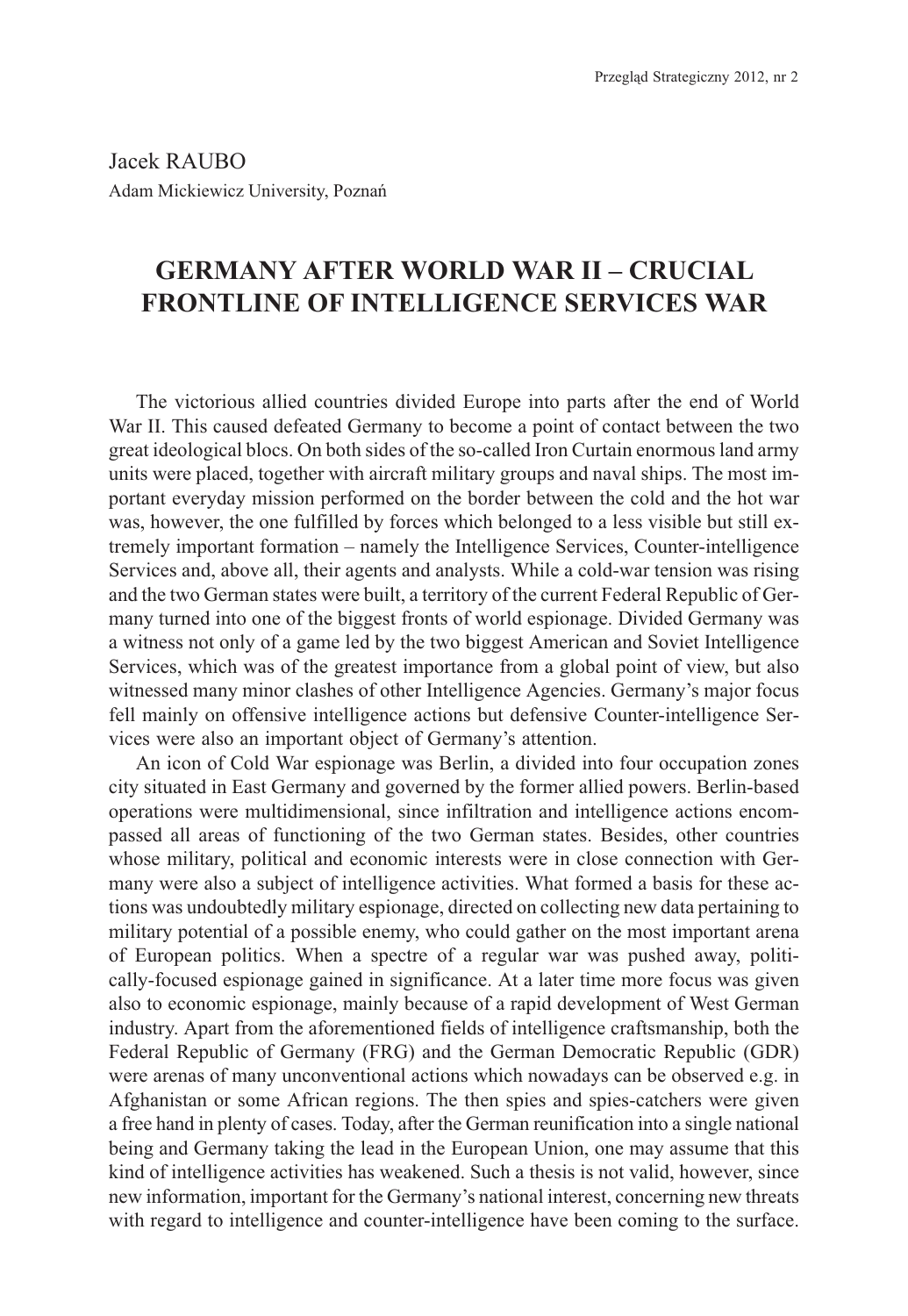Therefore, the aim of this paper is to outline major fields of a war or, more precisely, many individual wars between Intelligence and Counter-intelligence Services which are connected with Germany, either in a territorial or an institutional way. At the same time, possible threats and challenges posed to German Intelligence and Counter-intelligence Services at the beginning of the  $20<sup>th</sup>$  century will be presented.

What needs to be emphasised first are, however, difficulties in a process of collecting necessary data. This stems from a fact that the majority of official documents pertaining to intelligence and counter-intelligence activities is secret in character. Even after a long period of time, these documents have not yet been made fully public, since many methods and solutions applied in the past have been, despite technological progress, used until now. What is more, publically available materials need to be critically assessed, since their primary aim may be, and undoubtedly usually is, to misinform potential enemies. Asignificant contribution to understanding of a cold-war clash of Intelligence Services on a German front was brought by a disclosure of East Germany materials of *Ministerium für Staatssicherheit*, MfS.<sup>1</sup>

## **ESPIONAGE – GENERAL CHARACTERISTICS OF THE TOPIC**

The very notion of intelligence actions, in relations not only between nations and states but also in business, is nothing new and did not emerge along with the Cold War. Needless to say that, since the Ancient Times, espionage has been perceived as a natural element in world's functioning processes. This element was rather hidden though; it belonged more to the seamy side of life. It is also difficult to pinpoint the very moment in history which can be regarded as a beginning of espionage, since in many ancient cultures one can find treatises, books and legends full of descriptions of intelligence and espionage actions of various types. It is enough to mention that the Bible contains an entire excerpt about the actions taken by complex spy rings. In a biblical context the most telling is a case of activities fulfilled by order of Joshua. It is exactly in the Book of Joshua where one can read that "Joshua, son of Nun secretly sent two spies from Shittim. «Go, look over the land», he said, «especially Jericho»".<sup>2</sup> The clearest example of a role of espionage comes, however, from Asia. The case of the ancient China is the one which, in fact, has still remained valid. A Chinese sage and a military mandarin Sun Tzu, considered one of the fathers of a tactical and strategic thought, addressed in his treatise "The Art of War" some problematic issues concerning the employment of spies. Sun Tzu wrote: "Wise rulers and capable commanders win because they have advance information about the enemy. Such fore-knowledge cannot be obtained from ghosts and spirits, cannot be had from analogous experiences, cannot be found by calculating the positions of the sun, the moon and stare. It must be obtained from the people who clearly know the enemy's situations".<sup>3</sup> At the same time Sun Tzu described five kinds

<sup>&</sup>lt;sup>1</sup> We can see that the activity of the Special Services (for example Stasi) are later stimulating mass culture. See: B. F. Woods, *A Political History of Espionage Fiction*, New York 2009.

<sup>&</sup>lt;sup>2</sup> The Book of Joshua 2:1, *Pismo Święte Stary i Nowy Testament*, Poznań 2006, p. 249.<br><sup>3</sup> Sun Tzu, *Sztuka wojny*, in: *Sztuka Wojny*, Sun Tzu, Sun Pin, Gliwice 2004, p. 134.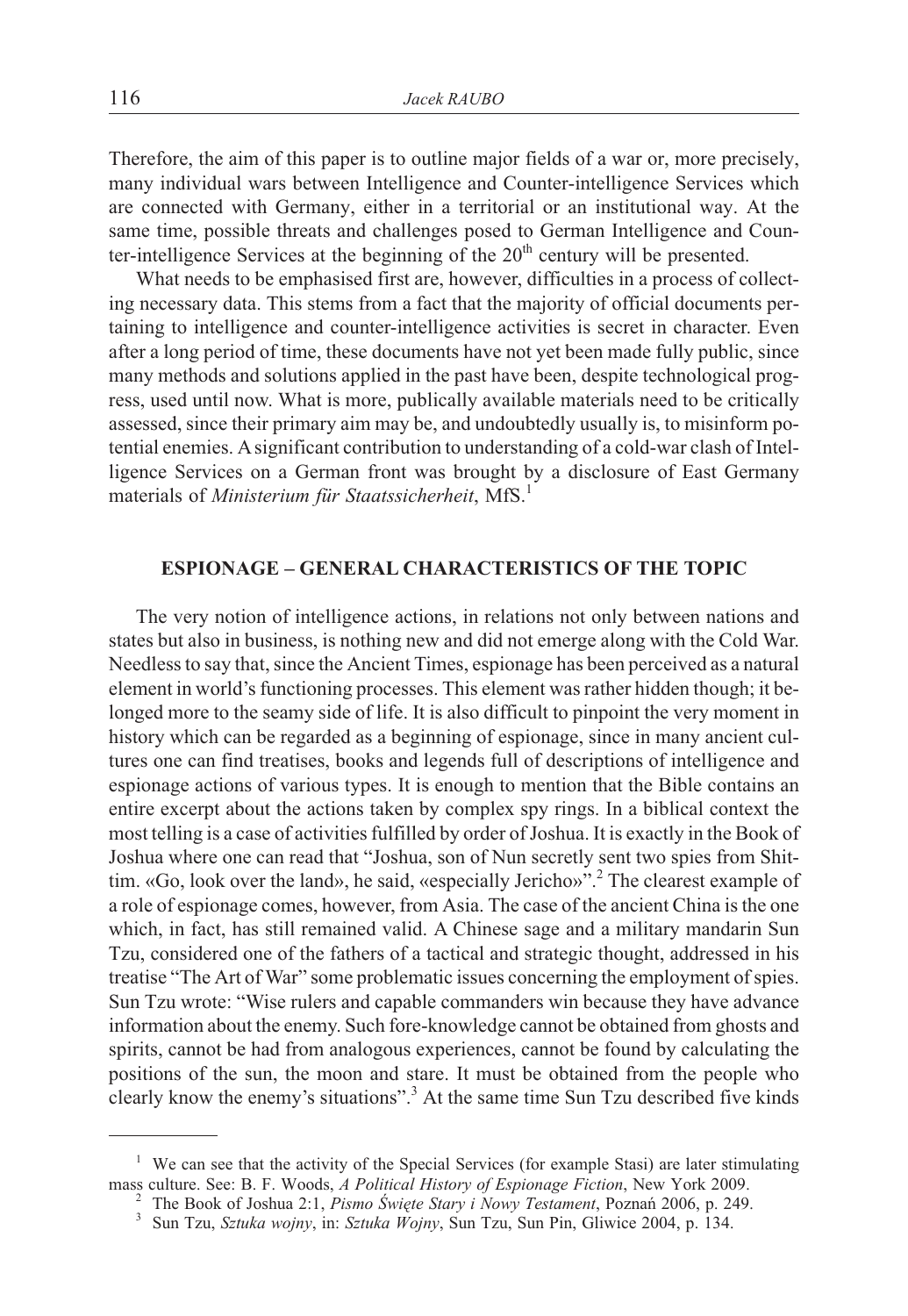of spies: local spies, internal spies, double spies, dead spies, and living spies. The so-called local spies are recruited from the inhabitants of a particular territory. Their major advantage is a capability of an easy and natural melting into an infiltrated community. Sun Tzu considers local spies capable of deep infiltration of a local population by means of gathering informers and spies to spy on broadly understood decisive circles of a chosen target. Of course, a category of a double spy concerns a re-recruitment process of an agent who was originally sent by an enemy. In this case, it is important to stress a possibility that, apart from a simple re-recruitment, complex actions may occur. Then, a re-recruited agent is once again re-recruited. Dead spies are, in a contemporary understanding, counterfeit personal sources of information for an enemy. Their aim is to establish a relation and to co-operate with a hostile intelligence or counter-intelligence services in order to conduct disinformation operations.<sup>4</sup> Living spies are, in fact, typical operational agents who are able to pass a message obtained in a hostile territory to their own intelligence centre.

When considering a role of intelligence in the contemporary world one must admit that it is a constant process of collecting information, often secret in character, by means of various methods, by both national and non-national subjects. Espionage is, in turn, a very activity implemented by espionage agencies. Intelligence means not only collecting data; it means also to analyse and to process collected data into an intelligence assessment necessary for politicians, military men, and scientists. Intelligence is also an attempt to create a stable system of a backstage shaping of the environment in order to complete one's own goals. However, apart from a direction to collect data, an intelligence process is connected also with a direction to misinform, so to send counterfeit or partially counterfeit messages in order to weaken capacity of a potential enemy. Intelligence always encounters its enemy in the form of counter-intelligence. Therefore, individual countries or even larger business structures, e.g. international corporations, develop right since the beginning not only their own intelligence cells but also defensive counter-intelligence cells. There are many modes of categorisation and classification of intelligence or, to narrow the scope, espionage. The most widely known is the one based on a sources of information. Then one can use a notion of so-called white intelligence, based on publically available information and official sources, e. g. newspapers, declassified documents, television, radio, and contemporary also social networking sites or, generally speaking, the Internet. Apart from white intelligence one can also distinguish grey intelligence, operating at the meeting point of public and secret information, with the latter collected against the will of a spied-on subject. The most recognisable type of intelligence is so-called black intelligence, based on a process of stealing information and collecting data in an illegal way. There is a rule saying that both enemies and allies spy on each other. What is more, espionage as a process is not a procedure activated only in the periods of danger. It rather operates all the time in order to foresee possible crises. Apart from black, grey and white intelligence one should mention a important division into the so-called HUMINT, SIGINT, TECHINT, and TELINT. HUMINT<sup>5</sup> is a type of personal intelligence which can be described as the

<sup>4</sup> See: M. J. Manning, *Disinformation*, in: *Encyclopedia of Espionage, Intelligence, and Security*,

<sup>&</sup>lt;sup>5</sup> N. Polmar, T. B. Allen, *Księga szpiegów*, Warszawa 2000, p. 257.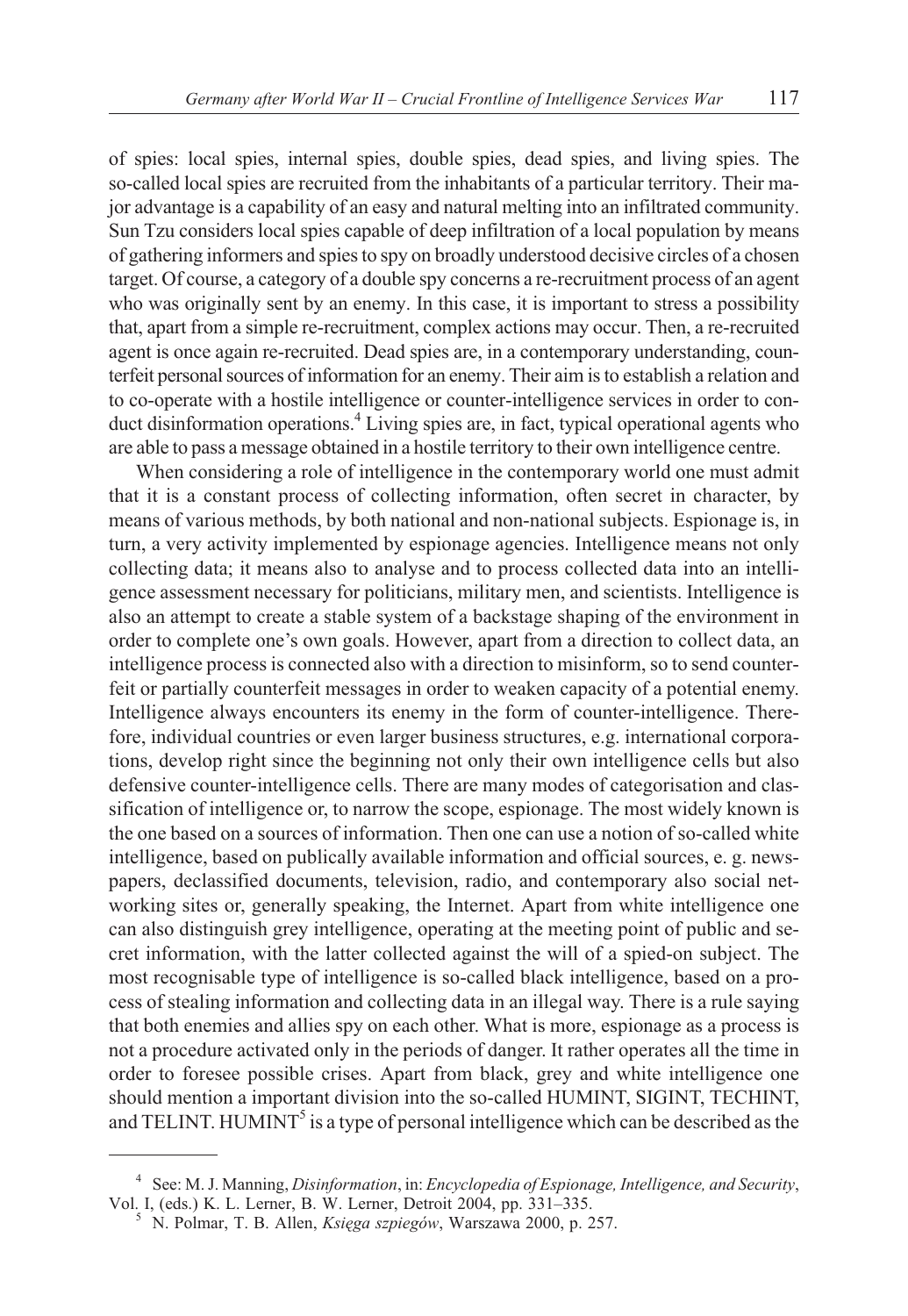most primitive form of human intelligence activities.  $SIGHT<sup>6</sup>$  is a type of intelligence based on monitoring the collected material and data about technologies an enemy has at his disposal. Today, a scope of operations led by TECHINT<sup>7</sup> has been widened because of a development in digital and satellite technologies. TELINT<sup>8</sup> is, in fact, a subtype of TECHINT, focused particularly on collecting and analysing foreign telemetric data. One can distinguish also a political, military and industrial intelligence. What needs to be stated, however, is the fact that nowadays the borders between intelligence activities both strictly political or strictly industrial in type have become blurred. To conclude, intelligence is a phenomenon which functions steadily in the contemporary world. It is a complex form of investigating aims and capabilities of potential enemies, non-aligned subjects, and allies.

#### **THE BEGINNING OF THE COLD WAR –GERMANY AS A SUBJECT**

The last days of World War II and the initial months after its end were, for a territory of the defeated Third Reich, a time of violent, often even brutal clashes of various intelligence forces. The major role in these strive was played by the special units of Soviet Counter-intelligence Military Services called *Spiecjalnyje Mietody Rozobłaczenija Szpionow* – better known as SMIERSZ, the units of Soviet Intelligence Services *Narodny komissariat vnutrennikh del* NKWD9 the special units of American *Office of Strategic Services* (OSS),<sup>10</sup> the British units of *Special Operations Executive* (SOE). The aim of the intelligence and counter-intelligence activities on German territories occupied by the Allies was to gather people and collect scientific and technical infrastructure. The major stress was put on highly developed technologies of the German V-1 missiles or the first ballistic missiles V-2. However, German achievements in a field of jet-powered and rocket-powered engines, as well as submarines, including the biggest U-Boots, e.g. type IX D, were no less important. Intelligence Services competed with each other also in a task to regain the precious Nazi spoils of war: gold and artwork collections. Of course, catching important German officers and dignitaries by the allied intelligence forces was a very foundation for this process. It is justified to assume that the aforementioned activities were not always strictly connected with catching Nazi war criminals, since more precious seemed either engineers or former *Abwehra's* agents, *Sicherheitsdienst* SD's agents or *Gestapo*. The activities of the major allied Intelligence Services were interrupted by the activities of the German spy and intelligence rings, whose major aim was, in a face of a fall of the Third Reich, to protect the former Nazi establishment members and their evacuation to safe countries, mainly located in South America. These missions were fulfilled, among others, by a famous *Organisation Der*

<sup>&</sup>lt;sup>6</sup> Ibidem, p. 637.<br>
<sup>7</sup> Ibidem, p. 646.<br>
<sup>8</sup> Ibidem.<br>
<sup>9</sup> See: J. E. Haynes, H. Klehr, *Historians, Communism & Espionage*, San Francisco 2003.<br>
<sup>10</sup> Before 1947 and the beginning of functioning of the modern CIA, there

Office of Strategic Services (OSS) and later Central Intelligence Group (CIG). See: E. Liptak, *Office of Strategic Services 1942–1945*, New York 2009.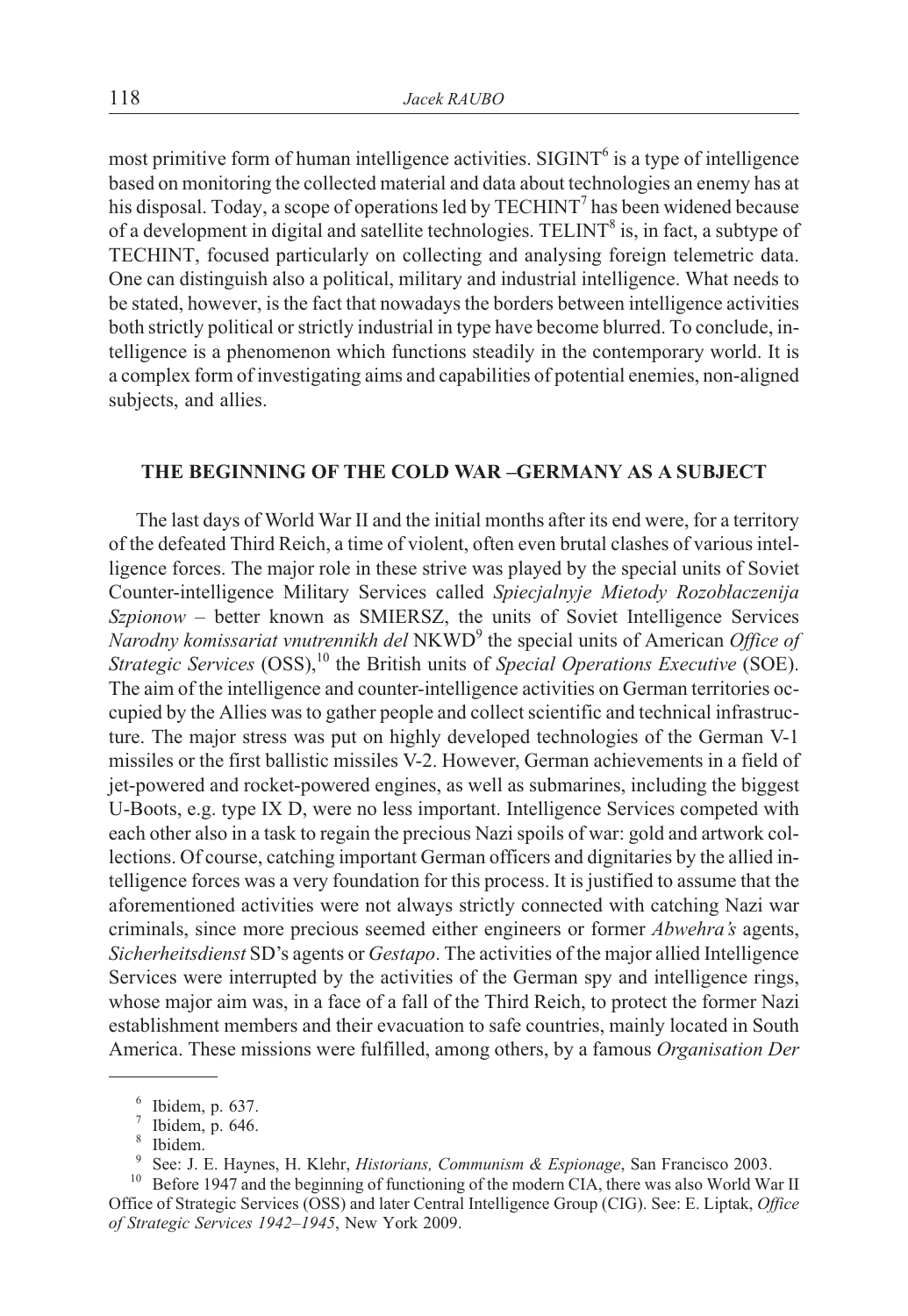*Ehemaligen SS Angehörigen, known as ODESSA*.<sup>11</sup> However, when the first period of heavy pillage of the remnants of Nazi science and industry ended, and hostility among

the former Allies rose, the first signals of a change in a focus of the intelligence activities emerged. When the *Central Intelligence Agency*, abbr. CIA<sup>12</sup> was founded, the whole of forces and means was concentrated on a major intelligence front located territorially on the occupied German areas. On both sides there were the aforementioned CIA and its Soviet counterpart, NKWD (after 1954 the KGB, *Komitiet gosudarstwiennoj biezopasnosti pri Sowietie Ministrow SSSR*13). Support to both sides located on territories of a later East and West Germany was given by Intelligence Services of other allied countries. Thus, the presence of the British  $\overline{M1-6}^{14}$  and French SDECE (*Service de Documentation Exterieure et de Contre-espionnage*), both in GDR and in FRG, was justified. The aims of intelligence and spy activities on a territory of divided Germany included basic observation of a military activity of here gathered army forces, either communistic or belonging to NATO. That was quite a strategic type of an activity, since both sides, in the face of a conflict between East and West, regarded Europe and the territory of divided Germany as a potential major front in a case of a full scale conflict. This was closely connected with a process of collecting data concerning a level of training of necessary army units, their dislocation, places of collecting materials to meet the need of a full quality logistic service. Another vital aim was to collect information about the latest types of armaments and weapons, delegated by both sides to quasi-front units stationing in GDR and FRG. Such activities were fulfilled by both civil Intelligence Services and army intelligence formations. In the analysis of the activities directed on an examination of a defensive potential of both sides, one can find in interesting that a common phenomenon was to accept, almost throughout the period of the Cold War, the so-called Potsdam Missions, which were *de facto* a legalised form of espionage. At the same time, both sides were striving for a recruitment of civil agents whose main advantage was an access to information in the field of policies pursued by a hostile side. To make such spy activities easier, a not completely guarded border between East and West Germany, as well as a division of Berlin into occupation areas were destined. It was only after a foundation of a Berlin Wall when a steady infiltration was broken, also thanks to successful process of sealing the borders conducted by German border services appointed to this task by all forces sharing the borderline. Divided Germany was a place of the most difficult spy operations for the major intelligence agencies in the world. On the one hand, making contact through Berlin was available, but on the other hand, Counter-intelligence Services were monitoring all the time, with all due intensity, a territory which could be potentially used for spy operations. What is more, after a further extension of GDR and FRG, the biggest possible amount of data about the capabilities of both German states had to be collected. Due to a dynamic de-

<sup>&</sup>lt;sup>11</sup> See: J. S. Craig, *Peculiar Liaisons In War, Espionage, and Terrorism in the Twentieth Century*, New York 2005, pp. 168–196.

<sup>&</sup>lt;sup>12</sup> The new look on history of CIA see: T. Weiner, *Legacy of Ashes. The History of the CIA*, Lon-

don 2007.<br><sup>13</sup> See: C. Andrew, V. Mitrokhin, *The Sword and the Shield. The Mitrokhin Archive and the Secret*<br>*History of the KGB*, New York 1999.

<sup>&</sup>lt;sup>14</sup> See: P. Davies, *MI6 and the Machinery of Spying*, London 2004.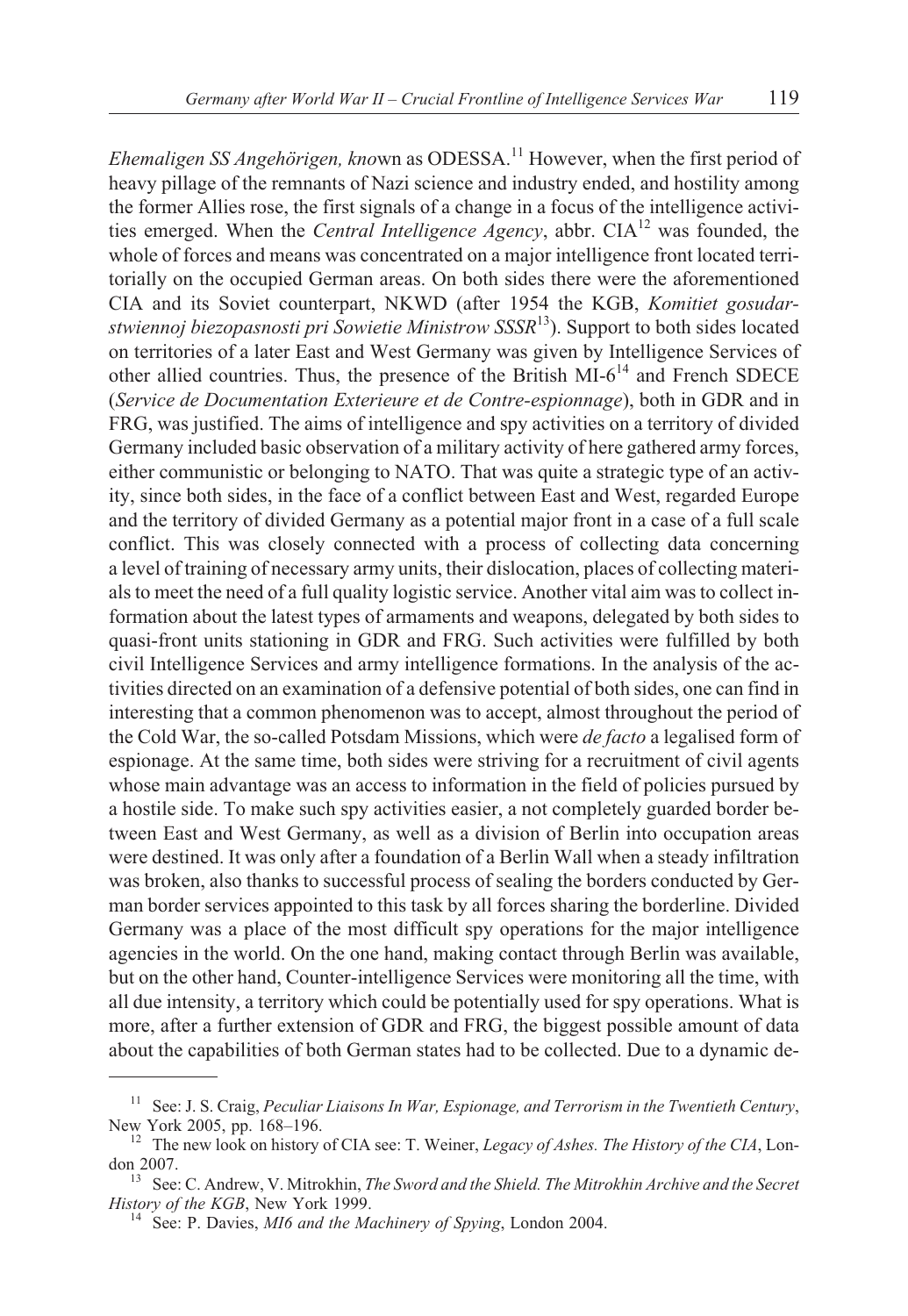velopment of FRG, especially with regard to economy and new innovative technologies, a branch of industrial intelligence was activated. Until the end of The Cold War, the CIA and the KGB/GRU had regarded their posts in GDR and FRG as a front ones. Thus, the best possible staff was delegated to serve there. When it comes to Berlin though, apart from Swiss or Finnish cities, Berlin was a very place considered a symbol of a war between Intelligence Services.<sup>15</sup> Significantly enough, the territory of the two German states was classified as a area of a potential battlefield of World War III. Therefore, every piece of information about infrastructure, population, concentration of army forces etc. were considered vital, which further determined the intensity of intelligence and spy activities. An interesting case though, one of the most secret affairs in the age of the Cold War, was a process of creating a intelligence backroom and logistic bases on the territory of FRG by the KGB and the GRU agents.<sup>16</sup> These bases were supposed to be used during redeployment of the Specnaz GRU and the KGB, whose soldiers underwent a set of preparation procedures concerning an attack on the key FRG and the United States' military, political and industrial installations, which were located in the West Germany.<sup>17</sup> Their actions were supposed to be coordinated and supported by the KGB and GRU residents in FRG, both these official and these who operated in so-called *illegal*, so agents who had no diplomatic immunities. The Glienicke Bridge in Berlin became, so to speak, a symbol of spy wars led on the German territory. It was a very place where many exchanges of the captured spies took place. One of the most famous exchanges was completed in 1985, when Marian Zacharski and two other Eastern spies were exchanged for another 25 (!) people who fell under the interest of Western governments.

## **THE NEW PLAYERS (BND, BFV AND MFS) – THE BEGINNINGS OF AN INDEPENDENT INTELLIGENCE COMMUNITY**

When the two German states were built, the new subjects in the international intelligence game were born on both sides of the so-called Iron Curtain. Two independent organizations were founded in FRG – an intelligence agency called the Federal Intelligence Service (*Bundesnachrichtendienst*, BND)<sup>18</sup> and a counter-intelligence agency called The Federal Office for the Protection of the Constitution (*Bundesamt für* Verfassungsschutz, BfV).<sup>19</sup> The strongest position belonged to the BND formed exactly on April 1st, 1956. The foundations of the new West German Intelligence Services were laid by the United States of America. The CIA permitted further use of a spy ring of Maj. Gen. Reinhard Gehlen which comprised of agents re-recruited after World War II. Reinhard Gehlen<sup>20</sup> himself had great spy and analytical experience,

<sup>&</sup>lt;sup>15</sup> See: *Przewodnik KGB po miastach świata*, (eds.) A. Uderzo, R. Goscinny, Warszawa 2001.<br><sup>16</sup> Such an action mentioned for example in W. Suworow, *Specnaz Historia sił specjalnych Armii Radzieckiej*, Warszawa 2003, pp. 120–131. <sup>17</sup> About significant role of military intelligence in military operations see: R. Ferris, *Intelligence*

and Strategy, London 2005, pp. 239–287.<br><sup>18</sup> N. West, *Historical Dictionary of International Intelligence*, Toronto 2006, p. 41.<br><sup>19</sup> Ibidem, p. 40.<br><sup>20</sup> See: CIA biographic Sketch on General Reinhard Gehlen, http://www.g

NSAEBB/NSAEBB138/CIA%20Information%20Act%20-%20Reinhard%20Gehlen.pdf (26.06.2012).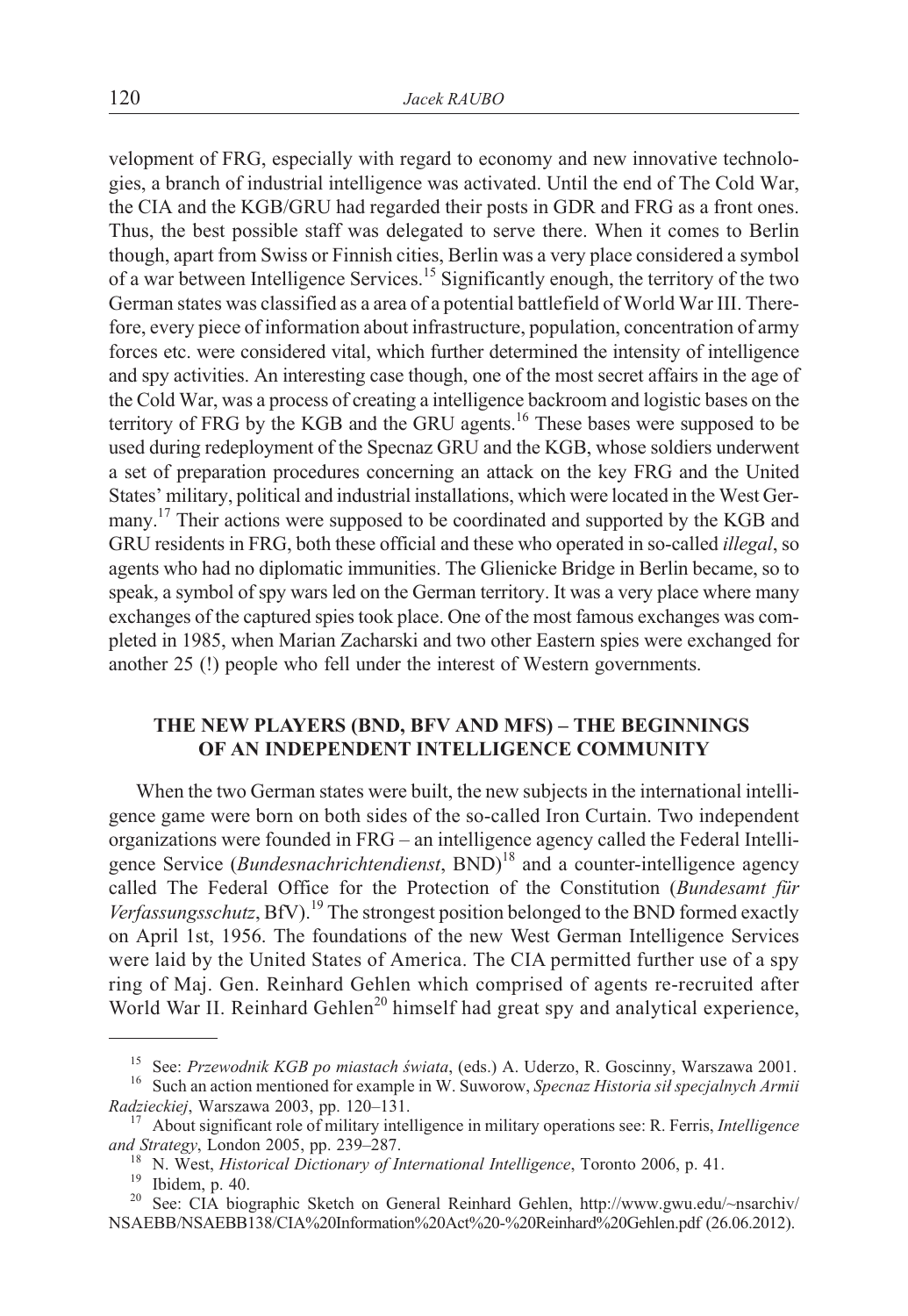since he alone worked out the Soviet powers on The Eastern Front during World War II.<sup>21</sup> After the fall of The Third Reich Gehlen skillfully ensured himself survival in post-war conditions, since all the data he had collected were made a bargaining counter in negotiations with the Western Allies. These materials, both in a form of data and in a form of intelligence contacts of Gehlen, were finally, after a year of a negotiating process, passed on to the American party. Besides, the American party allowed to form an independent Western Germany new intelligence agency, later called the Gehlen Organization.<sup>22</sup> Its scope of activities was centred around surveillance of the eastern occupation area and collecting personal information sources from the eastern runaway groups. What is more, a group of sleeper agents previously operating on the territory of The Third Reich and the Soviet occupation zone was reactivated. The major task was to collect information about the armed forces of the USSR. The basic problem was in functioning of the Gehlen Organization was, however, natural reliance on a staff of the former Nazi Germany. The Organization was accused of possible concealment of the Nazi war criminals, coming either from Gestapo or from SD Intelligence Services, through their activation in spy activities for the USA. Besides, connections between the Gehlen Organization and the American Intelligence Services from 1946 to 1956 were an extremely controversial issue. At the very beginning, Gehlen and his spy rings were subordinate to the U.S. Army intelligence but when the CIA was formed in 1947 some competence frictions emerged. Since 1949 CIA had taken full control over the Gehlen Organization. What became a foundation for a new FRG – BND intelligence was the very Gehlen Organization. What also needs to be stated is the fact, that the BND took over even a headquarters of the Organization, located in a small village in Pullach, close to Munich. After its formation, the BND got subjugated directly to the post of the FRG Chancellor. This move was justified mainly by a close relationship between R. Gehlen and Konrad Adenauer. When it comes to an assessment of BND's efficiency in the period of The Cold War, opinions differ. What usually came to light were the situations unfavourable for the West Germany intelligence agencies. The most negative light was cast by cases of activities led by deep cover agents, in espionage jargon the so-called moles, who operated in trouble areas of the BND structures. One of such moles was, for example, Heinz Felfe, responsible for counter-intelligence activities in a Soviet direction, arrested in 1961 on a charge of espionage for USSR.<sup>23</sup> Some opinions are voiced, e.g. among the former East German or Soviet agents, that a level of surveillance of the BND by eastern services was high. One can also assume that the CIA kept the BND under surveillance, using earlier supervision over the Gehlen Organization. To prove low effectiveness of the BND was also the fact that the organization did not gather any important personal information sources such as, for instance, Oleg Gordijewski<sup>24</sup> (British

intelligence) or Col. Ryszard Kukliñski (American intelligence). At the same time,

<sup>21</sup> See: C. Jörgensen, *Hitler's Espionage Machine. German Intelligence agencies and operations*

<sup>&</sup>lt;sup>22</sup> See: R. Breitman, N. J. W. Goda, T. Naftali, R. Wolfe, *U.S. Intelligence and the Nazis*, Cambridge 2005, pp. 375–418. <sup>23</sup> N. Polmar, T. B. Allen, *Ksiêga szpiegów*, op. cit., p. 192. <sup>24</sup> See: O. Gordijewski, *Ostatni przystanek – egzekucja*, Warszawa 2001.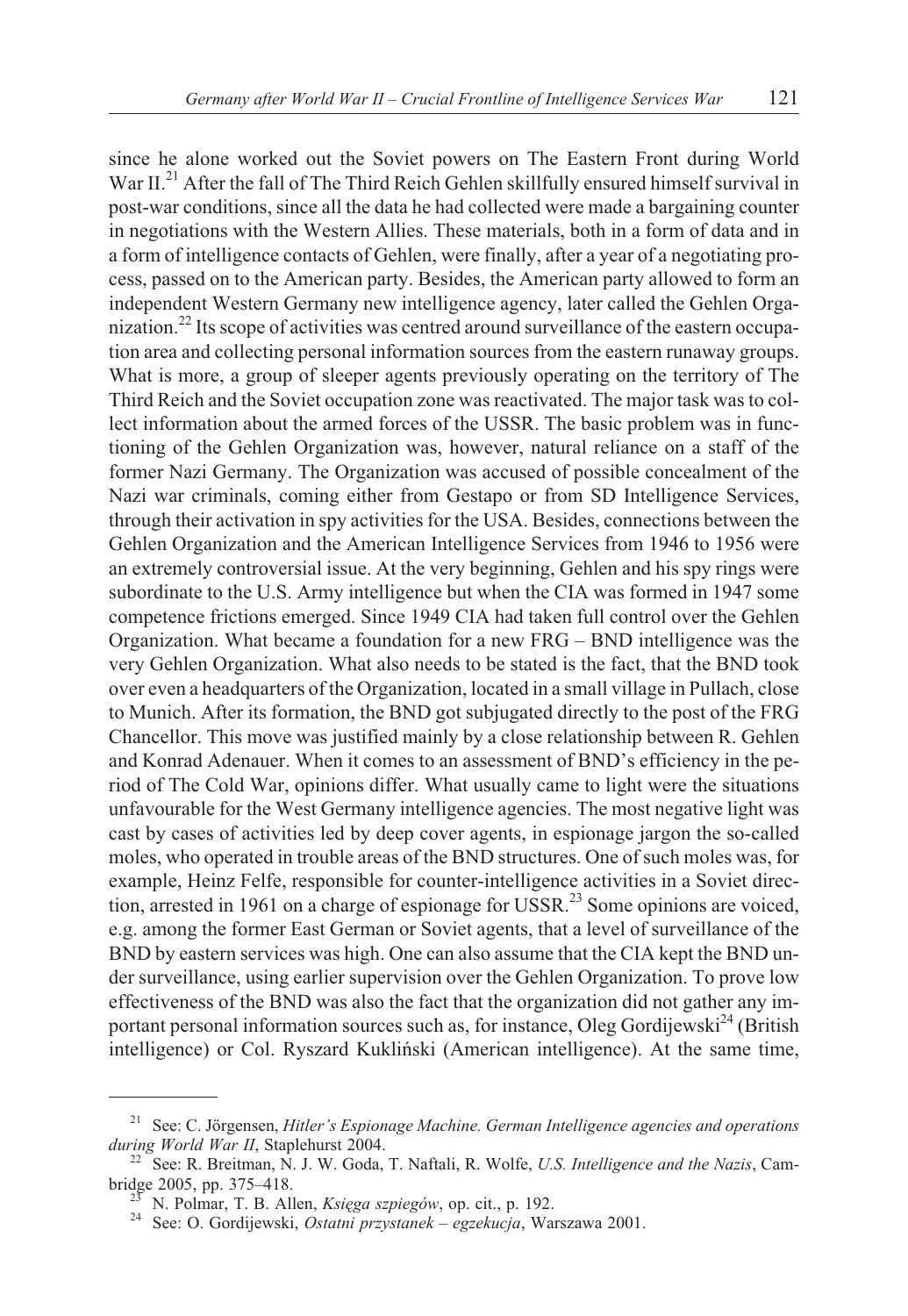a BND's counterpart in the East Germany could place the FRG Chancellor at a very top of a power hierarchy. Some limitations in the BND's activities were caused by competence disputes with the BfV counter-intelligence. The BfV was formed in the nineteen fifties and was based on a British counter-intelligence model. Similarly to the BND, the West German Counter-intelligence Sevices BfV were famous for their ineffective actions. The BfV frequently had to cover its scandalous mishaps or incompetent counter-intelligence control wielded over the most important state institutions. Obviously it is vital to stress that, unlike its counterpart in GDR, the BfV was forced to operate in an environment which was especially tough to lead counter-intelligence activities – the environment of a democratic country.<sup>25</sup> However, only a mention about the most important cases which ended in defeat gives a picture of how poor was a FRG's counter-intelligence security status. In 1954 dr. Otto John, a former head of the FRG Counter-intelligence Services, got *kidnapped* or, in reality, re-recruited by the Stasi and the Soviet intelligence. Another well-know example of infiltration of the BfV by the West German intelligence was a case of Hans Joachim Tiedge.<sup>26</sup> Tiedge was a member of a FRG's counter-intelligence from 1966 to 1985, the year when he fled to GDR and disclosed his activities in the agency and the cases of passing on secret information to the East German Intelligence Services. After 1990 it turned out that activities similar in kind to these fulfilled by Tiedge were performed by Klaus Kuron, $^{27}$  a person responsible in the BfV for a re-recruitment process of the East German spies. Apart from an obvious weakness proven by the example of infiltration of one's own structures, the BfV could not prevent hostile activities led against FRG's federal institutions. The most well-known scandal was an introduction of Günther Guillaume to a secretarial office of the Chancellor of the Federal Republic of Germany Willy Brandt by the *Stasi*. <sup>28</sup> However, one can also mention a case of Gabriele Gast, who was responsible for a preparation of intelligence data for the chancellor Helmut Kohl. A desertion of Tiedge was particularly painful for the West German intelligence community and this act fueled a process of changes in a structure and staff of the BND and the BfV. Apart from civil intelligence and counter-intelligence, right when the World War II ended and the new state was established, FRG was a territory to re-create the armed forces and military Intelligence Services in 1956 – *Amt für Nachrichtenwesen der Bundeswehr (ANBw)*. <sup>29</sup> To comment on the real activities of the ANBw and the effectiveness of this agency is barely possible, since even basic data is missing. What is more, the ANBw was concentrated on strictly military activities in order to compete with the BND and the BfV for influence. While assessing the BND's activities from the period of the Cold War one can assume that the West German intelligence was a weaker partner of the CIA or the MI6. However, it gave the FRG's authorities, the Chancellor in particular, a possibility to collect important data, especially on GDR level. There is also circumstantial evi-

<sup>&</sup>lt;sup>25</sup> See: D. Ganser, *NATO's Secret Armies. Operation Gladio and Terrorism in Western Europe*, New York 2005, pp. 189–211.

<sup>&</sup>lt;sup>26</sup> J. Adams, *Historical Dictionary of German Intelligence*, Toronto 2009, pp. 462–463.<br><sup>27</sup> Ibidem, p. 254.<br><sup>28</sup> G. Knopp, *Elita szpiegów*, Warszawa 2004, pp. 111–146.<br><sup>29</sup> J. Adams, *Historical Dictionary of German I*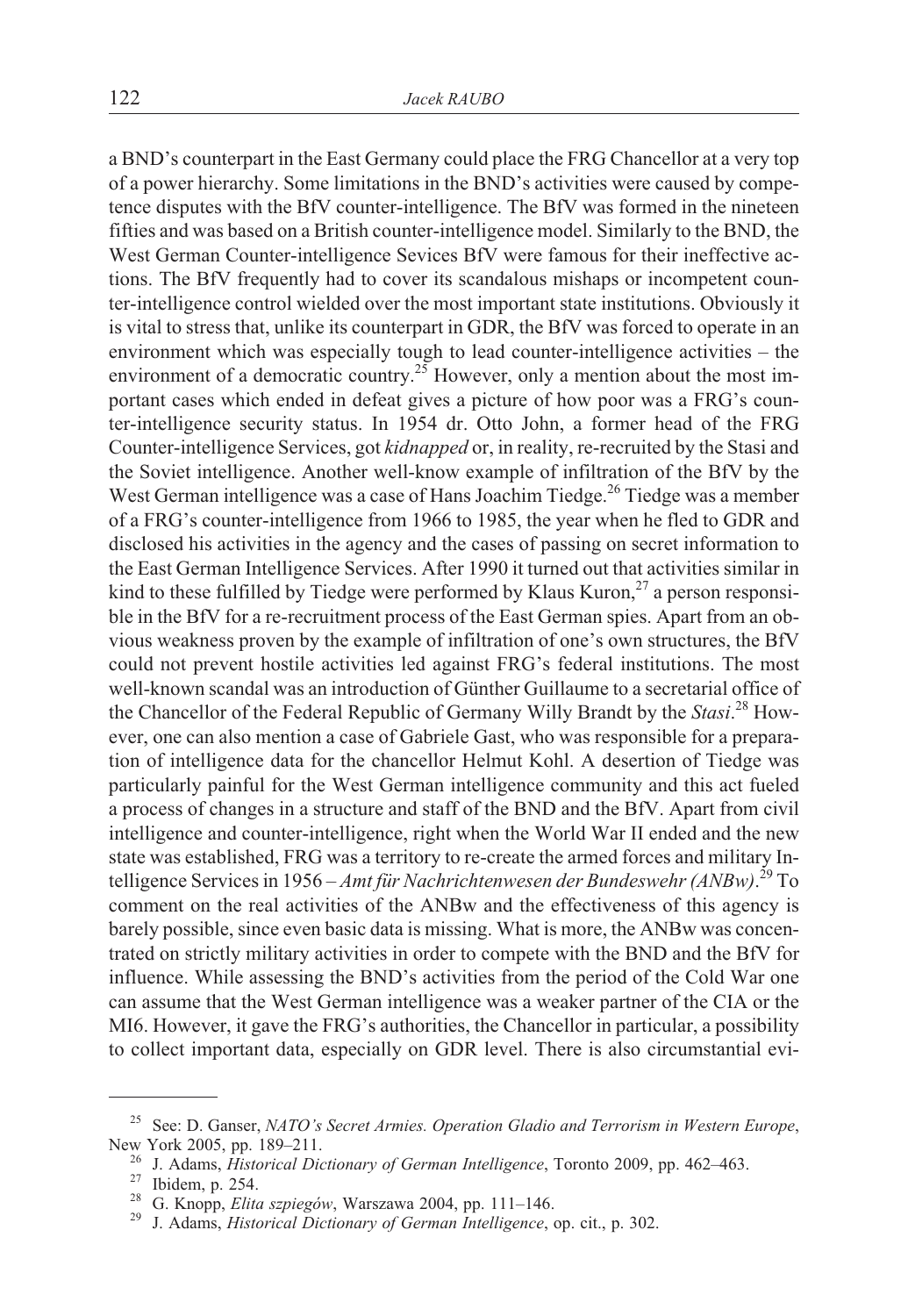dence that the BND was engaged in the activities covering some prominent former Nazis, hiding in South America. What is more, the BND quite possibly possessed a developed spy and informational net in the Middle East, at least at the beginning of its existence. Thus, one should assume that the BND had to cooperate in certain fields with the national intelligence agency of Israel called Mossad. These fields could include financial support or armament deliveries for Israel offered by the FRG (especially in between 1959–1967). Intelligence and Counter-intelligence Services from the GDR stood in complete contrast to the West German intelligence community. *Ministerium für Staatssicherheit* MfS, better known as the *Stasi*, <sup>30</sup> was a final effect of a strict supervision of the Soviet Intelligence Services. The Ministry for State Security of GDR – MfS, founded in April 1950, was supposed to fulfill both intelligence and counter-intelligence missions.<sup>31</sup> The Ministry comprised of minor intelligence and police organizations, operating close to the Soviet structures. The first problems of MfS were closely intertwined with gathering suitable staff. Soviet founders favoured mainly agents who completed a training course in Soviet training centres. A so-called class criterion was also preserved. An example of the first *Chekists,* as the employees of the MfS called themselves, was Erich Mielke.<sup>32</sup> It is important to mention, that army experience was acquired also by a group of the East German intelligence services officers, e.g. Ernst Wollweber, in the mission during the Spanish Civil War. However, also this time a part of the former Third Reich Intelligence Services staff was enlisted. While the GDR was developing, however, new staff was created, with better educated and better trained to a foreign intelligence service agents. A symbol of intelligence operations of the times became Markus Wolf.33 Wolf took a charge in a special MfS's foreign intelligence structure called Hauptverwaltung Aufklärung HVA. His work and activities which he supervised included concerned not only the FRG, but also the USA and other countries of the world. It can be stated that in every place where diplomatic posts of GDR were located, HVA's posts were located accordingly. The HVA's structures successfully infiltrated all FRG institutions and their biggest success was to introduce aforementioned Günther Guillaume in the closest decisive circle of Willy Brandt.<sup>34</sup> Thanks to Guillaume's work as a secretary of the FRG Chancellor, the MfS not only collected secret data, but also enable the GDR authorities to properly pursue policies concerning relations with the FRG. The HVA was famous for its excellent training to gather personal information sources, e.g. during the *Romeo operation*, under which male agents were sent in order to seduce and recruit potentially important women working for the FRG. When the Cold War ended and Germany were reunited, the Federal Constitutional Court of Germany proclaimed, with a ratio of votes of 5 to 3, that supervision over intelligence activities against the West cannot constitute a ground for legal

<sup>30</sup> Stasi, in: *Encyclopedia of Espionage, Intelligence, and Security*, Vol. III, (eds.) K. L. Lerner, B. W. Lerner, Detroit 2004, pp. 114–115. <sup>31</sup> See: P. Maddrell, *Spying on Science. Western Intelligence in Divided Germany 1945–1961*,

Oxford 2006. <sup>32</sup> H. Schwan, *¯ywot w s³u¿bie Stasi. Erich Mielke*, Warszawa 2001. <sup>33</sup> E. Volkman, *Spies: The Secret Agents Who Changed the Course of History*, New York 1994, pp. 177–182. <sup>34</sup> G. Knopp, *Elita szpiegów*, op. cit., pp. 111–146.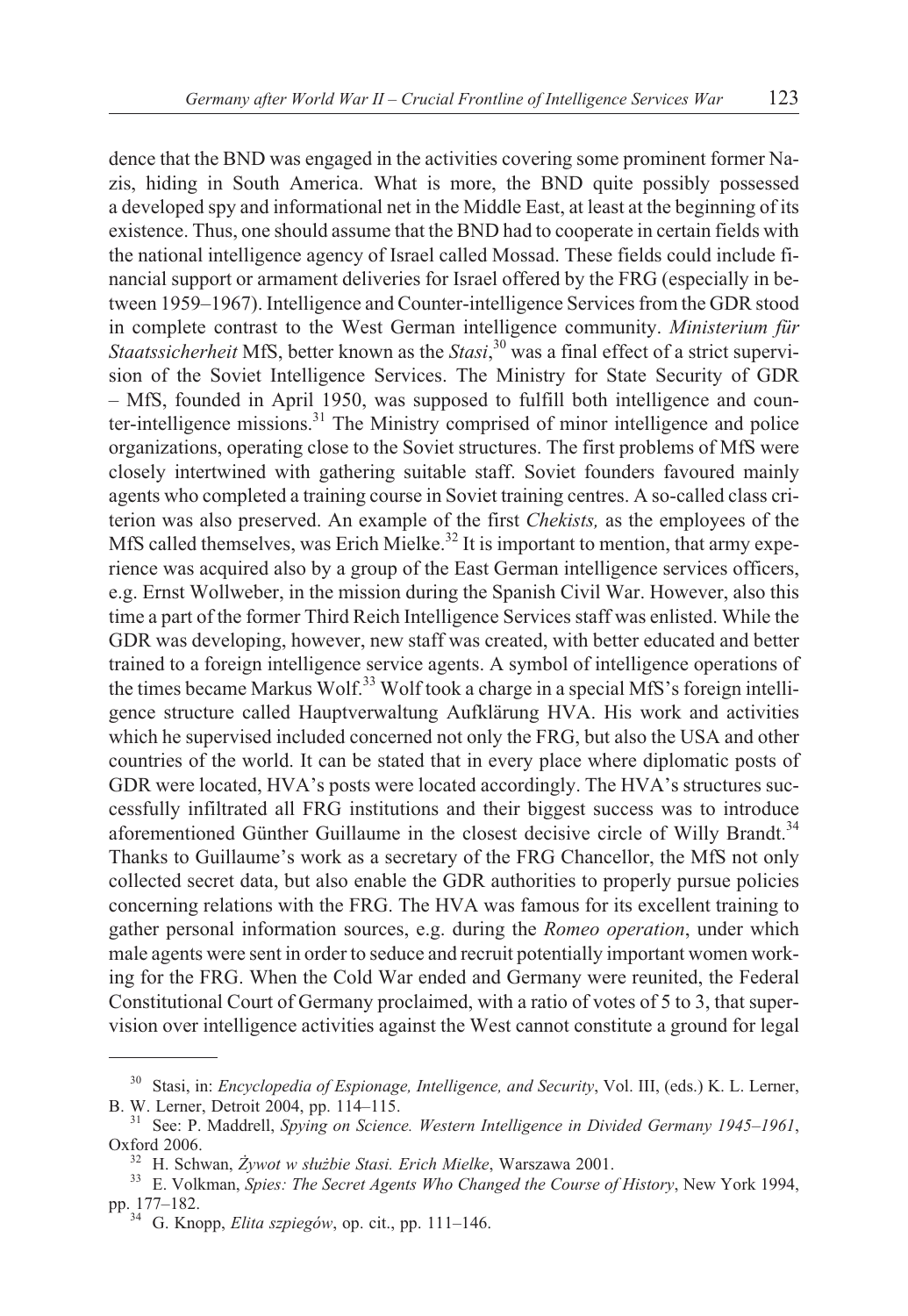proceedings against the HVA agents. Effectiveness was decidedly a characteristics of the Stasi Counter-intelligence Services. The GDR was a police state, due to the fact of which all the activities performed by foreign Intelligence Services were strictly monitored. According to data available in "The Spy Book", short before the reunification, 90,000 full-time workers, both in civil and uniformed services, were employed by the Stasi. What is more, the *Stasi* developed an enormous, even when considering favourable conditions in Communist Bloc, net of agents and informers, comprising of, at a rough estimate, 170,000 members. Apart from sophisticated operations with personal sources, the MfS invested also in many various technological solutions connected with wiretap, bugging or radio watch devices.<sup>35</sup> An interesting example of how the MfS controlled and infiltrated the society was a process of collecting scents and smells of dissidents and people suspected of hostile activities. Of course, unlike the HVA, after the reunification of Germany Counter-intelligence Services and the Security Services were struck by a wave of screening and a series of legal and court proceedings on a charge of illegal actions aimed at the opposition and the citizens suspected of anti-governmental actions. A great success of the FRG was, undoubtedly, gaining access to a vast array of files and records of the MfS and even recreation of the ones which were destroyed. To complete this task a special office was destined, called *Bundesbeauftragte für die Unterlagern des Staatssicherheitsdienstes der ehemaligen Deutschen Demokratischen Republik* (BStU), informally known as the Gauck Institute.

#### **CURRENT AIMS OF FRG INTELLIGENCE**

Contemporary FRG intelligence is directed and controlled by the BND, with the posts in Pullach and Berlin. The aim of intelligence and analytical activities conducted by the FRG Intelligence Services is two-fold. First, it collects information necessary to pursue foreign policies. Second, it has to ensure national security and maintain the survival of the state.<sup>36</sup> Nowadays, the BND cooperates with other Intelligence Services both from Europe and from the USA, especially with a mutual aim to fight terrorism and to prevent the proliferation of weapons of mass destruction. It has to be mentioned that the terrorist phenomenon was used in the period of the Cold War to destabilise the FRG. Both Soviet and East German Intelligence Services inspired, offered financial and material support, gave shelter and carried out training for various extreme leftist terrorists, e.g. from RAF.<sup>37</sup> At the turn of the  $21<sup>st</sup>$  century, a major threat the BND has to face comes from Islamic terrorist groups and some international extreme rightists, e.g. *Combat 18* or *Blood and Honour*, connected with the groups operating in the FRG. One cannot forget, however, about a basic function of the Intelligence Services which is es-

<sup>&</sup>lt;sup>35</sup> See: K. MaCrakis, *Seduced by Secrets. Inside the Stasi's Spy-Tech World*, Cambridge 2008.<br><sup>36</sup> See: official BND webpage (a short introduction of BND main mission and aims) http://www.bnd.bund.de/cln\_117/nn\_1435078/EN/WirUeberUns/WirUeberUns\_\_node.html?\_\_nnn

<sup>=</sup>true (26.05.2012). <sup>37</sup> See: J. Herf, *An Age of Murder: Ideology and Terror in Germany*, https://www.telospress.com/main/pub/Herf\_Telos144.pdf (26.09.2012).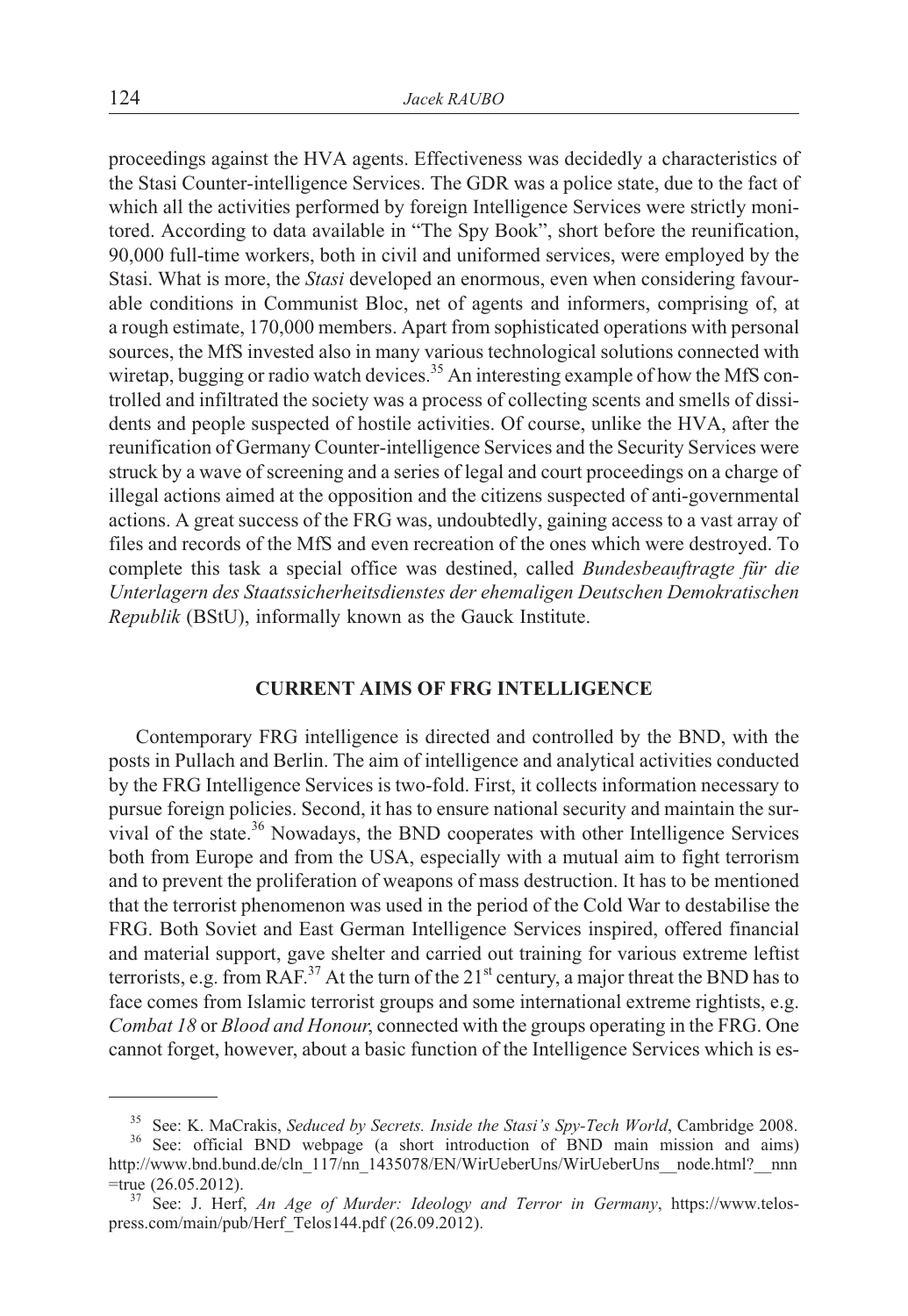pionage and political intelligence. A permanent object of the BND's focus is, quite possibly, Poland, alike other countries which border Germany. The operations carried out in Poland can include various fields of political, military and economic activity, due to close relations between the two countries. Many organizations and foundations can be useful for German intelligence in a process of collecting intelligence data. Contemporary German intelligence is able, as it has already proven by the example of Reinhard Gehlen, to make use of intelligence backroom connected with the East German Intelligence Services. Undoubtedly, every more significant FRG post in the world, also in Poland, has to be filled with standard intelligence residents, whose responsibilities and tasks concern the fields of HUMINT, SIGINT or TECHINT.

Nowadays, the BfV Counter-intelligence Services, apart from a basic conducting and ensuring counter-intelligence security procedures, attach great weight to dangers whose origin lies in a development of many forms of radicalism in the FRG. Separate departments have been specially designed to deal with leftist and rightist radicalism, possible subversive activities carried out by foreigners, and problem of Islamic terrorist attacks. It has to be emphasised though, that it is the FRG which has become a place to collect funds and potential candidates to carry out terrorist attacks for Al-Quaeda and other associated organizations. It cannot be ruled out, however, that many more direct attempts at terrorist attacks will finally hit the FRG if the state's participation e.g. in the war in Afghanistan grows. The BfV has to fulfill a difficult task of providing counter-intelligence security and safety, due to a rise in activity of the Russian and Chinese Intelligence Services.<sup>38</sup> Russian intelligence, which has a vast experience of operating on the German territory, quite possibly aims at collecting information about the fields important for the Russian Federation policies – vide mutual activities concerning energy policies and the so-called activities of an agent of influence. Many European Counter-intelligence Services have already signaled an increased activity of the Russian intelligence in Europe. Yet another significant threat for the BfV to cope with is an activity of the Chinese intelligence. In  $21<sup>st</sup>$  century, a special meaning has been attached to Chinese industry intelligence, concentrated on collecting data concerning technological solutions which has been adopted by the German industry. Needless to say, that Germany has become the biggest partner of dynamically developing China.

\*\*\*

An experience which stems from the observation of the activities of the Intelligence Services operating on the German territory indicate, that every state in the world, which is a contact point for possible confrontation of stronger subjects, becomes an object of focus for many Intelligence Services. Therefore, it is important to, apart from developing partner relations with other countries, strive for the best possible protection of the country's own interest. This should be achieved both on an intelligence and counter-intelligence level. Most importantly, a country must not let a period of financial or staff weakness to happen. What is more, it is vital to always maintain a motivation level of intelligence and counter-intelligence agents and analysts as high as possible. Even

<sup>38</sup> See: A. Knight, *Szpiedzy bez maski. Spadkobiercy KGB*, Warszawa 2001.